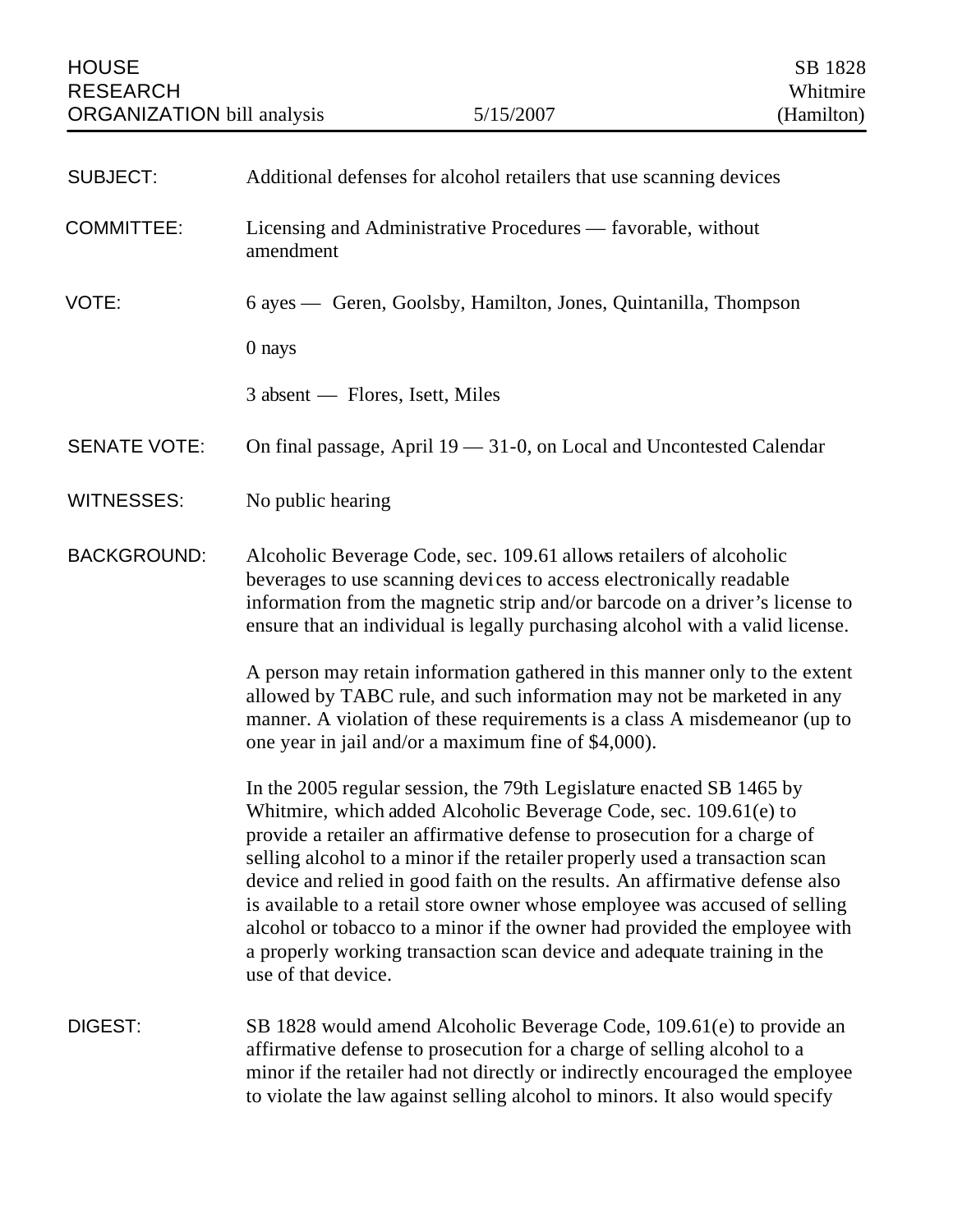## SB 1828 House Research Organization page 2

|                           | that a retailer who sold alcohol to a minor after using a transaction scan<br>device and relying in good faith on the results could offer an affirmative<br>defense to prosecution if the scanner verified that the purchaser's driver's<br>license was valid and that the person was at least 21 years old.                                                                                                                                                                                                                                                                                                      |
|---------------------------|-------------------------------------------------------------------------------------------------------------------------------------------------------------------------------------------------------------------------------------------------------------------------------------------------------------------------------------------------------------------------------------------------------------------------------------------------------------------------------------------------------------------------------------------------------------------------------------------------------------------|
|                           | The affirmative defense to prosecution would not apply to administrative<br>actions by the Texas Alcoholic Beverage Commission (TABC) to cancel,<br>deny, or suspend the retailer's license or permit to sell alcoholic<br>beverages.                                                                                                                                                                                                                                                                                                                                                                             |
|                           | The bill would take immediate effect if finally passed by a two-thirds<br>record vote of the membership of each house. Otherwise, it would take<br>effect September 1, 2007.                                                                                                                                                                                                                                                                                                                                                                                                                                      |
| <b>SUPPORTERS</b><br>SAY: | SB 1828 would provide needed clarification of the affirmative defense<br>approved by the Legislature in 2005. A very loose interpretation of<br>Alcoholic Beverage Code, 109.61(e) holds that a retailer need only furnish<br>a working scanner and provide training to employees. The clerk, in turn, is<br>required only to scan a driver's license, whether it belongs to the purchaser<br>or not. SB 1828 would make it absolutely clear that the purchaser's<br>driver's license must be scanned and that the purchaser must be at least 21<br>years old. The bill would close this loophole in current law. |
|                           | Retailers should be held to a higher standard to maintain their TABC<br>licenses and permits. Merely avoiding criminal sanctions is too low a<br>threshold. License and permit holders should not be able to claim an<br>affirmative defense to criminal prosecution in responding to TABC<br>administrative actions because this statute was never intended to be used<br>in administrative proceedings. Again, SB 1828 would make matters clear<br>on this point.                                                                                                                                               |

The bill would not completely absolve retailers of the need to continue to exercise due diligence and to ensure that their employees comply with the prohibitions against sales of alcohol to minors. SB 1828 would hold retailers responsible if they directly or indirectly encouraged employees to ignore the law, but it would not penalize them unfairly should an employee deliberately ignore the rules and sell to underage friends or classmates. In addition, the bill would continue to require retailers to collect and retain information only for purposes allowed by TABC rule.